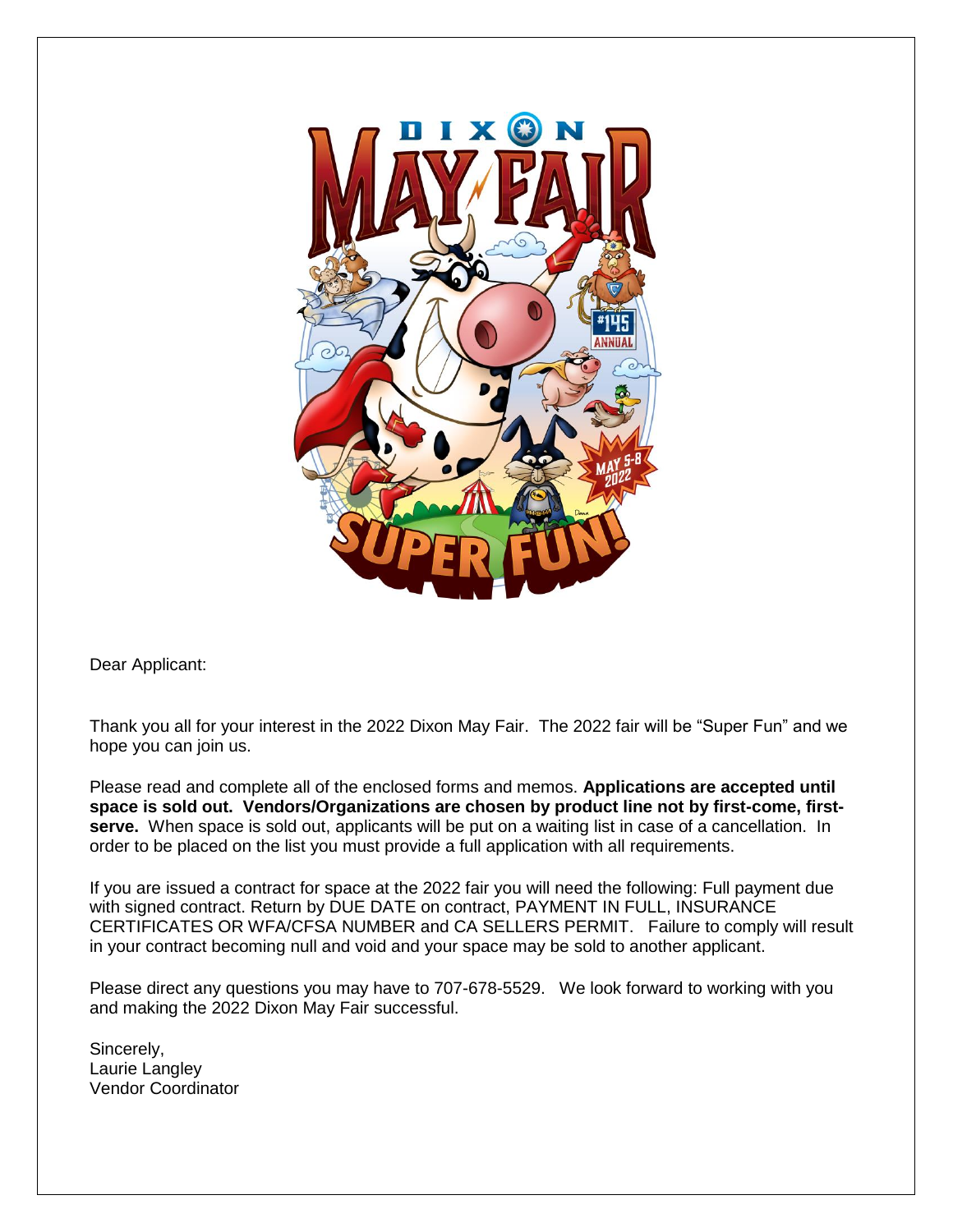# DIXON MAY FAIR

# **May 5-8, 2022**

# Non-Food Exhibit Space Application Packet

This application is for those businesses or organizations, who wish to have a space at the 2020 Dixon May Fair to sell a product, distribute information or promote their business or non-profit.

# INFORMATION PAGE

Thank you for your interest in space at the 2022 Dixon May Fair. Please review these instructions carefully. This application is neither an offer nor a guarantee of space. If you have any questions regarding this application, please contact the Fairgrounds Office at **707-678-5529**  Mail Completed Application to: Dixon May Fair, P.O. BOX 459 Dixon CA. 95620-0459 or FAX to: 707-678-4765

## **Deadline: Applications will be taken until space is filled**

# **THE FOLLOWING ITEMS MUST BE INCLUDED IN YOUR APPLICATION PACKET**

 $\Box$  Completed application form (page 7 & 8) -- answer all questions & don't forget to sign the application!

 $\Box$  Complete list of items to sell or promote (use form on Page 8 or attach separate page)

Recent Photos of Sales Presentation Exhibit (ATTACH: photos will not be returned)

Copy of California Seller's Permit (ATTACH) and **# placed on application**

 $\Box$  Insurance and Workers Compensation coverage: provide info on application; if and when a contract is issued, proof of insurance coverage in the form of certificates will be required.

 $\Box$  Include promotional materials, reference letters, etc. as desired (OPTIONAL)

## INCOMPLETE APPLICATIONS WILL NOT BE CONSIDERED

## IMPORTANT NOTES

- All questions must be answered completely and accurately the information you give is the sole representation of your business for the selection process.
- **If a contract is issued, fair management will select the exhibit space; special requests considered but not guaranteed.**
- **DO NOT** send money with this application. You will be billed at the time a contract is issued.
- The Dixon May Fair is seeking experienced operators with quality presentation; consideration will be given to those with unique items. The sale of certain items including but not limited to the following is prohibited: weapons, paraphernalia, provocative or suggestive items, graphic images that may offend a family-friendly audience.

# **FAIR DATES:**

**MAY 5-8, 2022**

## **INSIDE VENDOR OPERATING HOURS:**

**INSIDE VENDORS MUST REMAIN OPEN FROM OPENING TIME UNTIL CLOSING OF THE BUILDING**

 **THURSDAY: 4 PM – 9 PM FRIDAY: NOON – 10 PM SATURDAY: 11 AM – 10 PM SUNDAY: NOON – 10 PM**

## **OUTSIDE VENDOR OPERATING HOURS:**

**OUTSIDE VENDORS MUST REMAIN OPEN FROM OPENING TIME UNTIL CLOSING OF THE FAIRGROUNDS**

 **THURSDAY: 4 PM – 10 PM FRIDAY: NOON – 11 PM SATURDAY: 11 AM – 11 PM SUNDAY: NOON – 10 PM**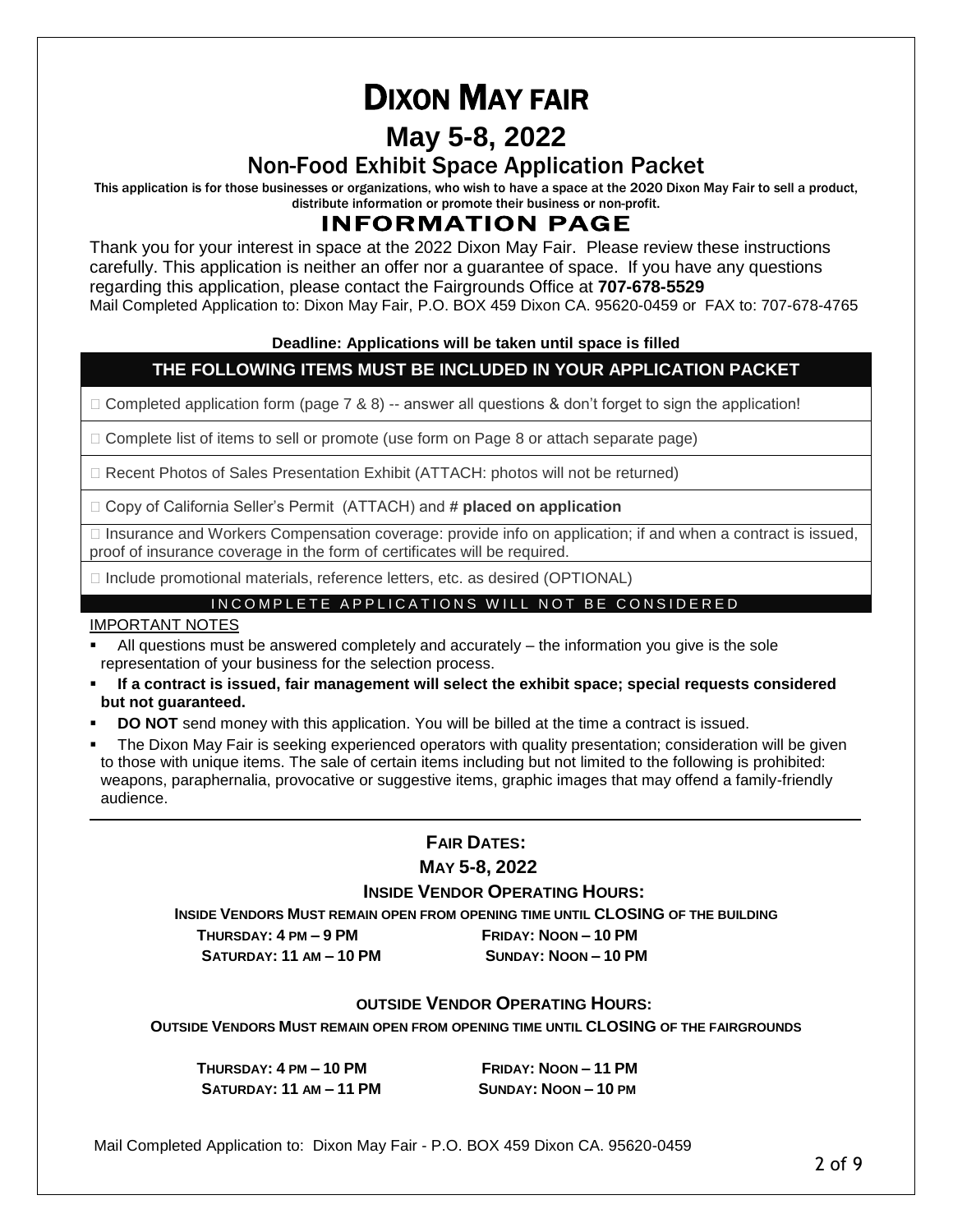# **SPACE FEE STRUCTURE**

**Inside Space: Inline: each 10x10 inline \$375. 10x10 corner space: \$425.**

**Outside Space: each 10x10 space \$600.** 

# **FEES**

# **Recycling Fees**

As a state agency, the Dixon May Fair must comply with Assembly Bill 75, in which requires a 50% reduction of all waste material generated by the fair. Recycling of material such as cardboard and cooking oil will help the fair comply with this mandate. Post fair cleanup of the buildings and grounds often yields large amounts of the above mentioned material as well as batteries, fluorescent light tubes, and other items. These materials are labor intensive to collect and pose an additional expense to the facility. The select materials can not just be "thrown in a dumpster." The fair will assess the following additional fees to help off-set the rising cost of collection and recycling for the fair.

- 1) Any outside food or beverage Vendor: \$25.00
- 2) Any other outside display or merchandise Vendor: \$15.00
- 3) Inside commercial exhibitor: \$10.00

**GREASE OR COOKING OIL MUST BE PLACED IN THE ORIGINAL CONTAINERS AND PLACED NEXT TO THE GREEN DUMPSTERS OR THE BLUE BARRELS. CARDBOARD MUST BE BROKEN DOWN FLAT AND NEATLY PLACED IN THE SAME LOCATION AS THE COOKING OIL.**

# **OVERNIGHT CAMPING, REFRIGERATOR TRUCK AND STOCK TRUCK PARKING FEES**

FEES: RV (OVERNIGHT CAMPING – NO TENTS) - \$175 RUN OF THE FAIR TUESDAY MAY 3<sup>RD</sup> THROUGH SUNDAY, MAY 8<sup>TH</sup>, DEPARTING MONDAY, MAY 9<sup>TH</sup> - ADDITIONAL DAYS \$35 PER NIGHT.

STOCK & REFRIGERATED TRUCKS HOOKED TO ELECTRICAL \$100 MAY  $3^{\mathsf{RD}}$  – MAY  $8^{\mathsf{TH}}$ - DEPARTING MONDAY, MAY 9<sup>TH</sup>.

DRY STOCK TRUCKS NO ELECTRICAL= \$75 MAY 3<sup>RD</sup> – MAY 9<sup>TH</sup> ANY ADDITIONAL DAYS \$25 PER DAY. SPACE AVAILABILITY NOT GUARANTEED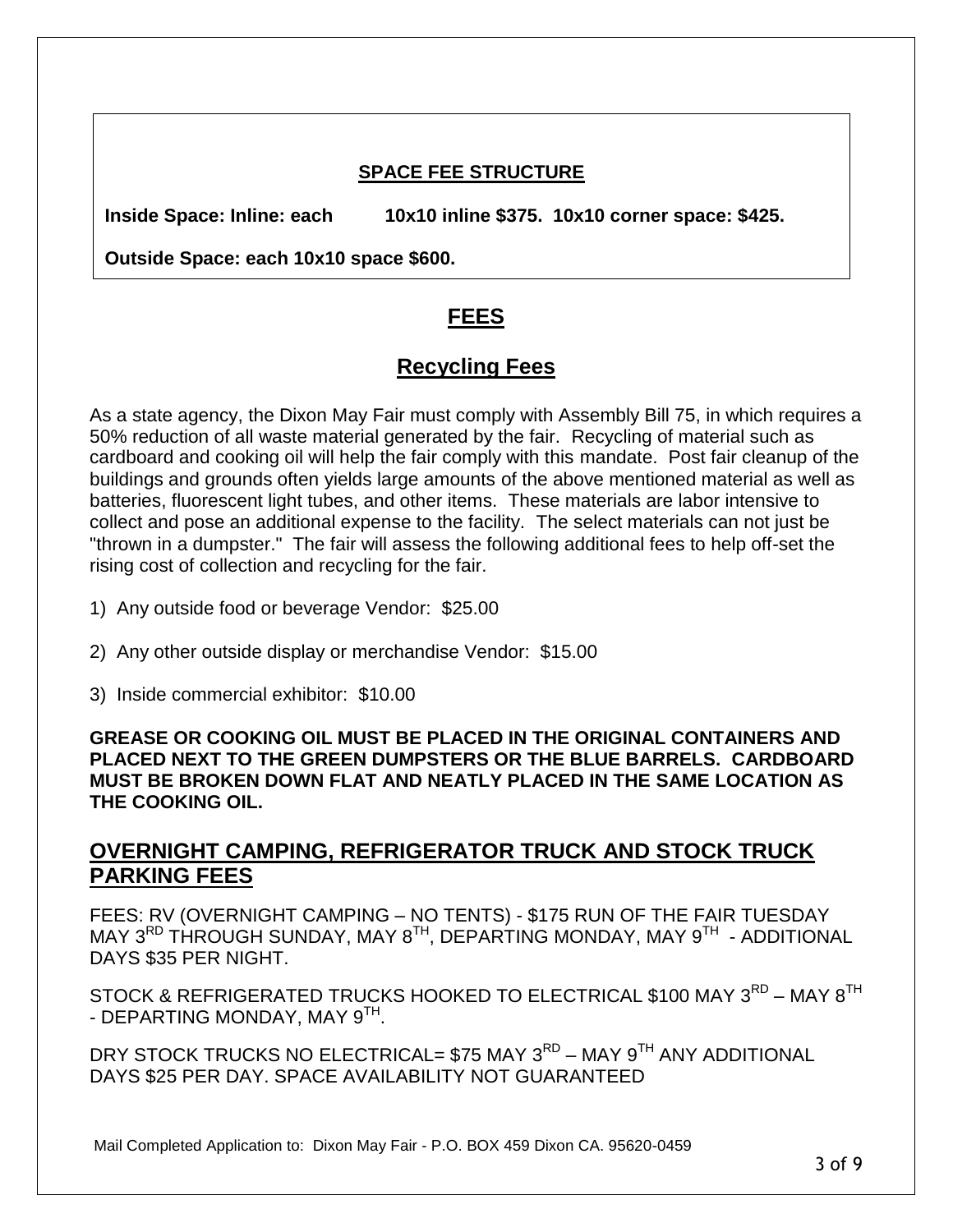# RV'S/TRAILERS/TRUCKS MUST BE OFF GROUNDS BY MAY 9<sup>TH</sup>. UNLESS PRIOR ARRANGEMENTS ARE MADE WITH VENDORS OFFICE. ANY ADDITIONAL DAYS \$35 PER DAY.

# **HOOK-UPS NOT GUARANTEED California Fair Services Authority INSURANCE REQUIREMENTS Revised 1/1/22 INSURANCE REQUIREMENTS**

## **I. Evidence of Coverage**

The contractor/renter shall provide a signed original evidence of coverage form for the term of the contract or agreement (hereinafter "contract") protecting the legal liability of the State of California, the California Fair Services Authority, District Agricultural Associations, County Fairs, Counties in which County Fairs are located, Lessor/Sublessor if fair site is leased/subleased, Citrus Fruit Fairs, California Exposition and State Fair, or Entities (public or non-profit) operating California designated agricultural fairs, their directors, officers, agents, servants, and employees, from occurrences related to operations under the contract. This may be provided by:

A. Insurance Certificate - The contractor/renter provides the fair with a signed original certificate of insurance (the ACORD form is acceptable), lawfully transacted, which sets forth the following:

- 1. List as the Additional Insured: "That the State of California, the California Fair Services Authority, the District Agricultural Association, County Fair, the County in which the County Fair is located, Lessor/Sublessor if fair site is leased/subleased, Citrus Fruit Fair, California Exposition and State Fair, or Entities (public or non-profit) operating California designated agricultural fairs, their directors, officers, agents, servants, and employees are made additional insured, but only insofar as the operations under this contract are concerned."
- 2. Dates: The dates of inception and expiration of the insurance. **For individual events, the specific event dates must be listed, along with all set-up and tear down dates.**
- 3. Coverages:
	- a.General Liability Commercial General Liability coverage, on an occurrence basis, at least as broad as the current Insurance Service Office (ISO) policy form #CG 00-01. Limits shall not be less than for the limits in the CFSA Hazardous/Nonhazardous Activities List which includes, but is not limited to, the following: **\$5,000,000 per occurrence** for Carnival Rides and for Freefall Attractions (elevated jumps involving airbags); **\$5,000,000 per occurrence** for the following types of Motorized Events: automobile races, drifting exhibitions, truck rodeos, tractor/truck pulls, destruction derbies, RV destruction derbies, mud bogs, mud racing, car crunches, monster truck shows, automobile thrill shows, figure 8 racing, stock car racing, tuff trucks, boat races, autocross, dirt racing, oval track, sprint cars/410 sprints, modified, super stock, mini-stock, dwarf cars, micro lights, enduro, pro stock; **\$3,000,000 per occurrence** for the following types of Motorized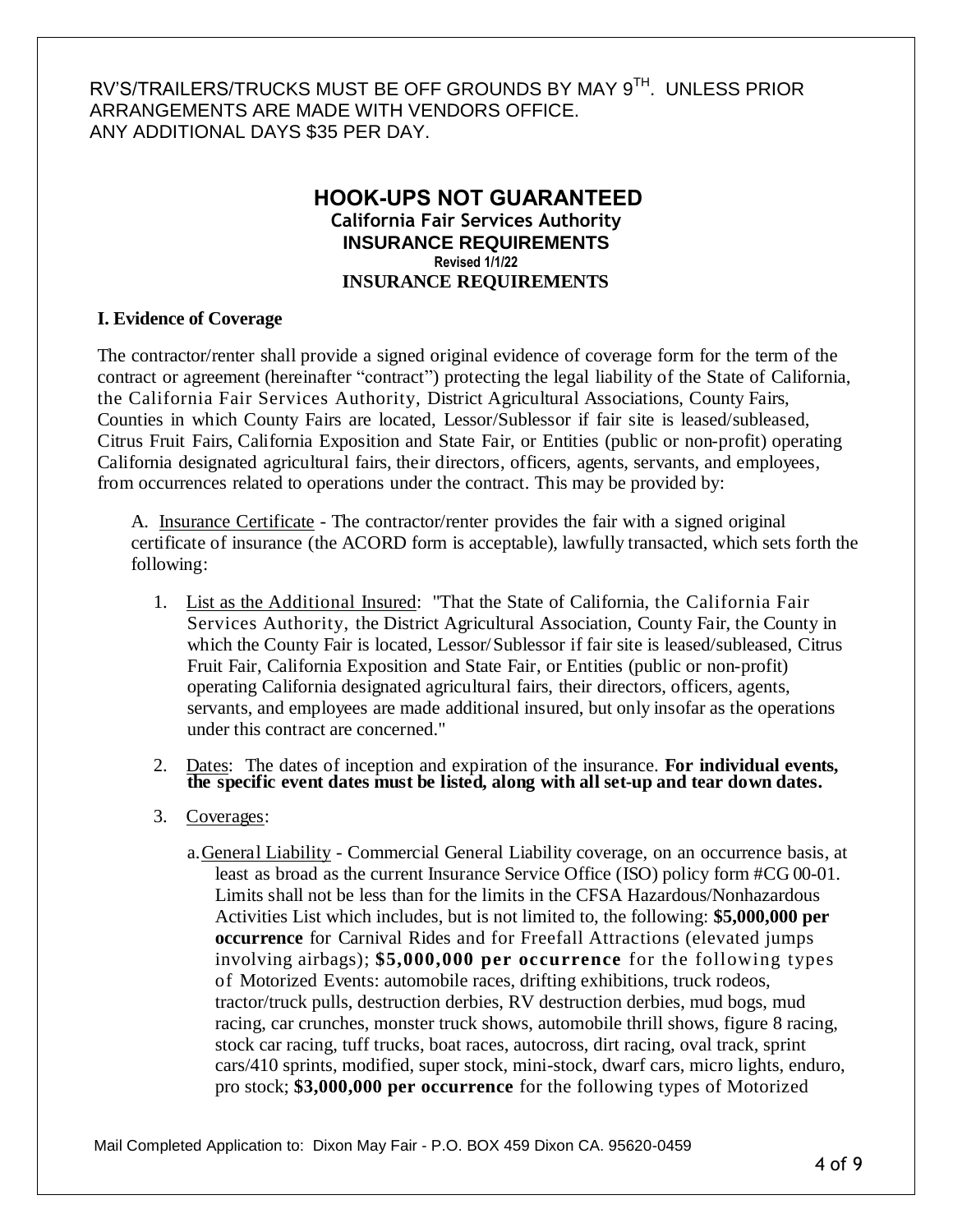Events: motorcycle racing, flat track motorcycle racing, arena-cross, freestyle motocross, motorcycle thrill shows and stunt teams, ATV, sand drags, go karts, snowmobile races, quarter midget races, golf cart races, Redneck Roundup (ATVs), lawnmower races; **\$3,000,000 per occurrence** for Rodeo Events all types **with a paid gate** and any Rough Stock events; **\$2,000,000 per occurrence** for Rodeo Events All Types **without a paid gate** and with any Rough Stock events and for Swap Meets/Flea Markets held two or more times per calendar year; **\$2,000,000 per occurrence** for the following Motorized events: car jumping contests/demonstrations of hydraulic modifications to automobiles; **\$2,000,000 per occurrence** for Interim Carnival Rides, Fairtime Kiddie Carnival Rides of up to 6 rides, Concerts with over 5,000 attendees, Rave Type Events All Types, Mechanical Bulls, Extreme Attractions All Types that require a DOSH permit to operate, and Simulators; **\$1,000,000 per occurrence** for Rodeo Events All Types **without** any Rough Stock Events**; \$1,000,000 per occurrence** for all other contracts for which liability insurance (and liquor liability, if applicable) is required.

The Certificate of Insurance shall list the applicable policy forms, including endorsements. Any exclusions or coverage limitations, including sub-limits, that apply to the contractor/renter's activities, or business to be conducted under the contract or rental agreement/lease, must be listed in the Certificate of Insurance. If there is a self-insured retention or deductible in the contractor/renter's coverage equal to or in excess of \$100,000, the self-insured retention/deductible amount shall be included as part of the Certificate of Insurance. A copy of the contractor/renter's policy declaration page containing this information as an attachment/exhibit to the Certificate of Insurance will be acceptable, provided it contains all the aforementioned information.

b. Automobile Liability - Commercial Automobile Liability coverage, on a per accident basis, at least as broad as the current ISO policy form  $# CA$  00-01, Symbol  $#1$ (Any Auto) with limits of not less than \$1,000,000 combined single limits per accident for contracts involving use of contractor vehicles (autos, trucks or other licensed vehicles) on fairgrounds.

c. Workers' Compensation - Workers' Compensation coverage shall be maintained covering contractor/renter's employees, as required by law.

d. Medical Malpractice - Medical Malpractice coverage with limits of not less than \$1,000,000 per occurrence shall be maintained for contracts involving medical services.

e. Liquor Liability - Liquor Liability coverage with limits of not less than \$1,000,000 per occurrence shall be maintained for contracts involving the sale of alcoholic beverages.

4. Cancellation Notice: Notice of cancellation of the listed policy or policies shall be sent to the Certificate Holder in accordance with policy provisions.

- 5. Certificate Holder:
	- For Individual Events Only Fair, along with fair's address, is listed as the certificate holder.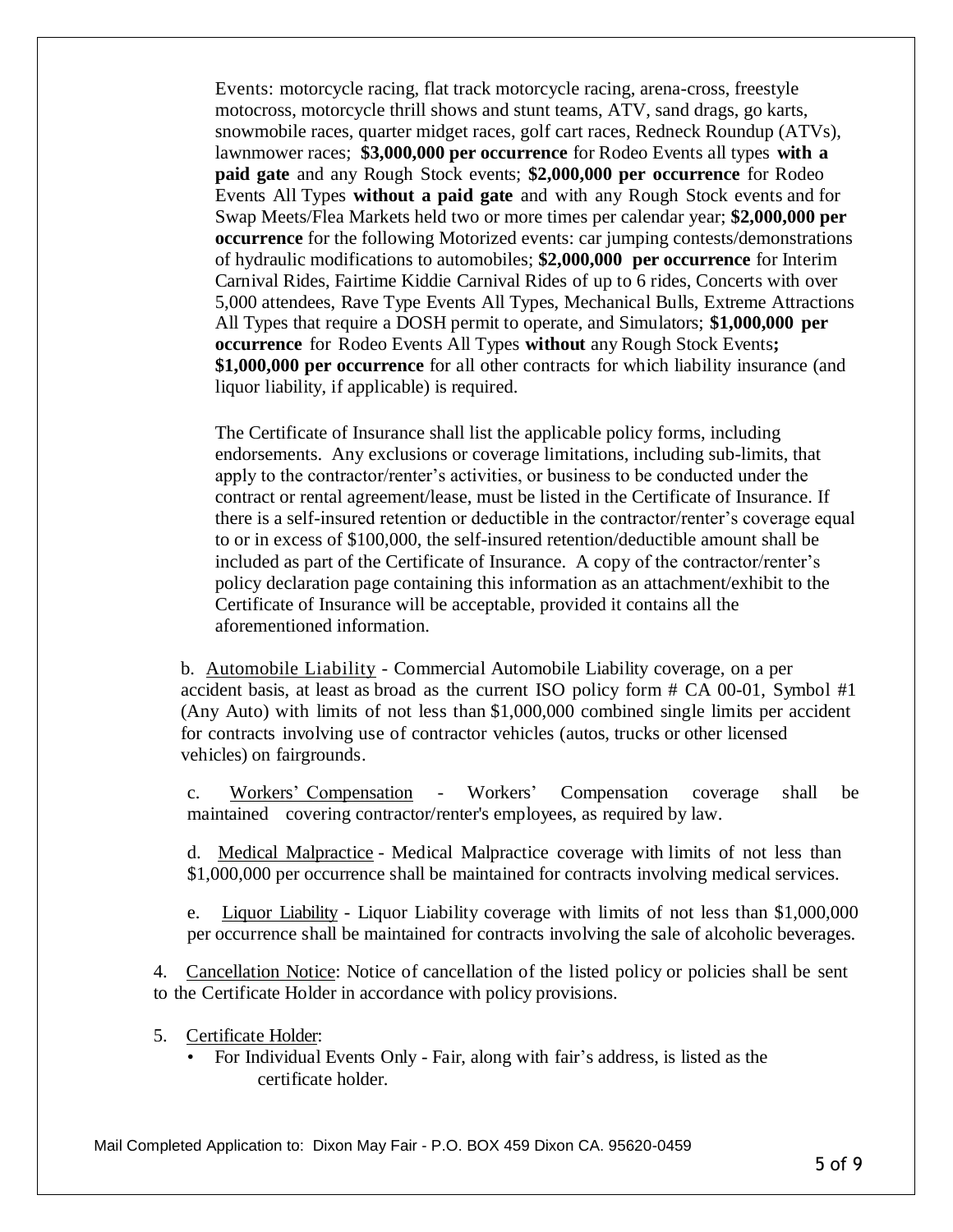• For Master Insurance Certificates Only - California Fair Services Authority, Attn: Risk Management, 1776 Tribute Road, Suite 100, Sacramento, CA 95815 is listed as the certificate holder.

6. Insurance Company: The company providing insurance coverage must be acceptable to the California Department of Insurance.

7. Insured: The contractor/renter must be specifically listed as the Insured.

## OR

B. CFSA Special Events Program - The contractor/renter obtains liability protection through the California Fair Services Authority (CFSA) Special Events Program, when applicable.

# OR

C. Master Certificates - A current master certificate of insurance for the contractor/renter has been approved by and is on file with California Fair Services Authority (CFSA).

#### OR

D. Self-Insurance - The contractor/renter is self-insured and acceptable evidence of selfinsurance has been approved by California Fair Services Authority (CFSA).

## **II. General Provisions**

- 1. Maintenance of Coverage The contractor/renter agrees that the commercial general liability (and automobile liability, workers' compensation, medical malpractice and/or liquor liability, if applicable) insurance coverage herein provided for shall be in effect at all times during the term of this contract. In the event said insurance coverage expires or is cancelled at any time or times prior to or during the term of this contract, contractor/renter agrees to provide the fair, prior to said expiration date, a new certificate of insurance evidencing insurance coverage as provided for herein for not less than the remainder of the term of the contract, or for a period of not less than one (1) year. New certificates of insurance are subject to the approval of California Fair Services Authority, and contractor/renter agrees that no work or services shall be performed prior to the giving of such approval. In the event the contractor/renter fails to keep in effect at all times insurance coverage as herein provided, the fair may, in addition to any other remediesit may have, take anyof the following actions:(1) declare a material breach by contractor/renter and terminate this contract; (2) withhold all payments due to contractor/renter until notice is received that such insurance coverage isin effect; and (3) obtain such insurance coverage and deduct premiumsforsame fromany sums due or which become due to contractor/renter under the terms of this contract.
- 2. Primary Coverage The contractor/renter's insurance coverage shall be primary and any separate coverage or protection available to the fair or any other additional insured shall be secondary.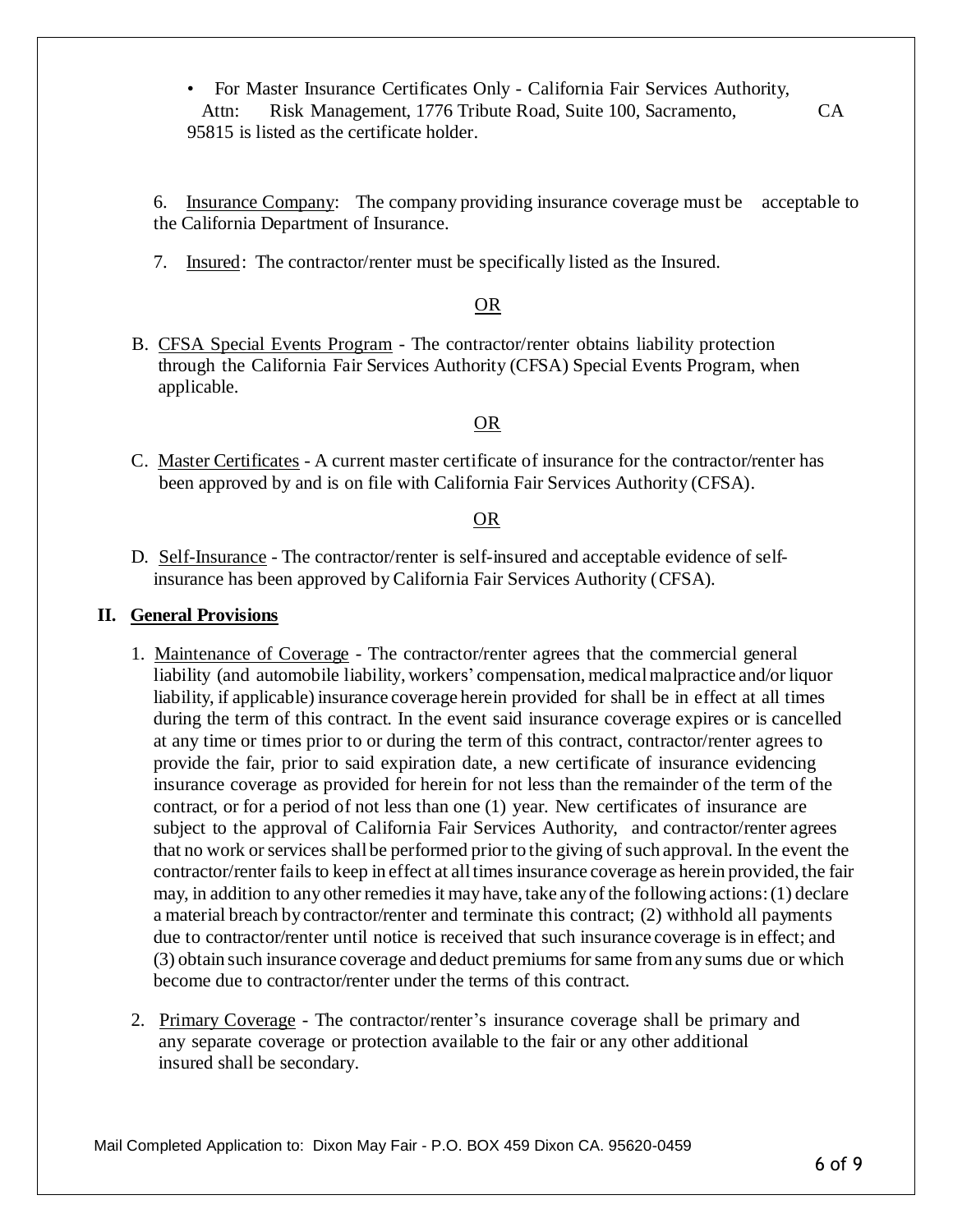- 3. Contractor's Responsibility Nothing herein shall be construed as limiting in any way the extent to which contractor/renter may be held responsible for damages resulting from contractor/renter's operations, acts, omissions or negligence. Insurance coverage obtained in the minimum amounts specified above shall not relieve contractor/renter of liability in excess of such minimum coverage, nor shall it preclude the fair from taking other actions available to it under contract documents or by law, including, but not limited to, actions pursuant to contractor/renter's indemnity obligations. **The contractor/renter indemnity obligations shall survive the expiration, termination or assignment of this contract.**
- 4. Certified Copies of Policies Upon request by fair, contractor/renter shall immediately furnish a complete copy of any policy required hereunder, with said copy certified by the underwriter to be a true and correct copy of the original policy. Fairtime Carnival Ride contractors must submit copies of actual liability insurance policies, certified by an underwriter, to California Fair Services Authority (CFSA).

# **III. Participant Waivers**

- 1. For hazardous participant events (see subsection 4. below), the contractor/renter agrees to obtain a properly executed release and waiver of liability agreement (Form required by contractor/renter's insurance company or CFSA Release and Waiver Form) from each participant prior to his/her participation in the events sponsored by contractor/renter.
- 2. Contractor/renter shall ensure that any party renting space from the contractor/renter with, or for, hazardous participant events (see subsection 4. below) obtains a properly executed release and waiver of liability agreement (Form required by contractor/renter's insurance company or CFSA Release and Waiver Form) from each participant prior to his/her participation in the events and provides a copy to the contractor/renter.
- 3. The contractor/renter shall provide copies of all executed release and waiver of liability agreements required under subsections 1. and 2. above to the Fair at the end of the rental agreement.
- 4. Hazardous participant events include, but are not limited to, any event within the following broad categories: Athletic Team Events; Equestrian-related Events; Extreme Attractions; Freefall Attractions; Mechanical Bulls; Simulators; Motorized Events; Rodeo Events; and Wheeled Events, including bicycle, skates, skateboard, or scooter. Contact California Fair Services Authority, Risk Management Department at (916) 921-2213 for further information and for CFSA Release and Waiver Form.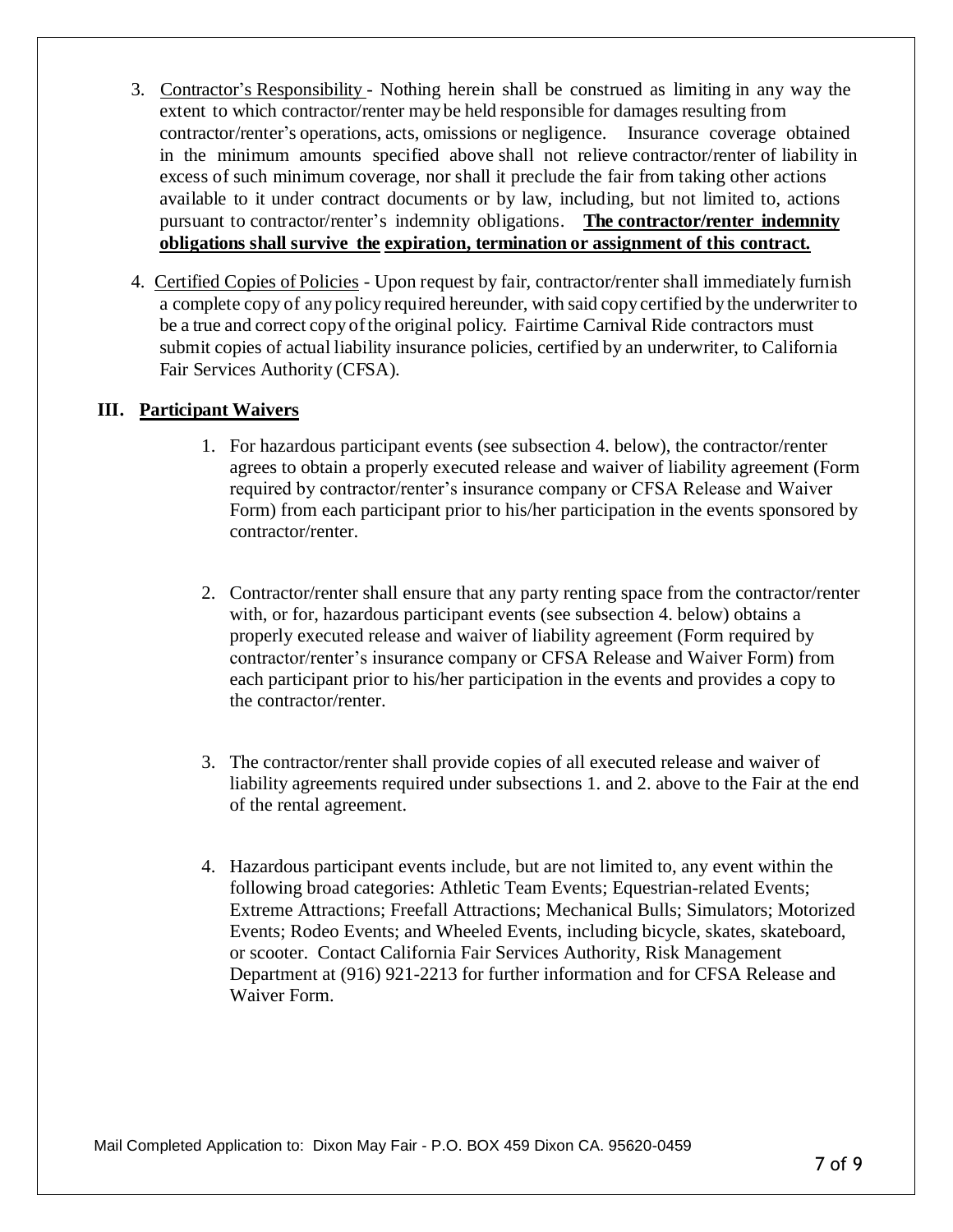| <b>NON FOOD EXHIBIT SPACE APPLICATION</b><br>This application is for those businesses or organizations, who wish to have a space at the 2022<br>Dixon May Fair to sell a product, distribute information or promote their business or non-profit.                                                                                                                                                                                                                                                                                                                                                                                                                                                                                       |  |  |  |  |
|-----------------------------------------------------------------------------------------------------------------------------------------------------------------------------------------------------------------------------------------------------------------------------------------------------------------------------------------------------------------------------------------------------------------------------------------------------------------------------------------------------------------------------------------------------------------------------------------------------------------------------------------------------------------------------------------------------------------------------------------|--|--|--|--|
| <b>CHECK REQUIREMENTS (must include photo of exhibit)</b>                                                                                                                                                                                                                                                                                                                                                                                                                                                                                                                                                                                                                                                                               |  |  |  |  |
| Space Size: $\Box$ 10 X 10 $\Box$ Other: _____ X ______ $\Box$ In-line $\Box$ Corner<br>$\square$ Inside                                                                                                                                                                                                                                                                                                                                                                                                                                                                                                                                                                                                                                |  |  |  |  |
| Space Size: $\Box$ 10 X 10 $\Box$ Other: _____ X _____<br>$\square$ Outside                                                                                                                                                                                                                                                                                                                                                                                                                                                                                                                                                                                                                                                             |  |  |  |  |
| $\Box$ Trailer: ________(Length) X ________(Width) Awning: _____(Length)x ___(Width)                                                                                                                                                                                                                                                                                                                                                                                                                                                                                                                                                                                                                                                    |  |  |  |  |
|                                                                                                                                                                                                                                                                                                                                                                                                                                                                                                                                                                                                                                                                                                                                         |  |  |  |  |
| Check all that apply:<br>Use microphone $\Box$ Conduct prize drawings $\Box$ Promotional Giveaways<br>$\Box$<br>$\Box$ Mail order $\Box$ Custom items $\Box$ Stock merchandise<br>Direct Sales $\Box$ Leads<br>П                                                                                                                                                                                                                                                                                                                                                                                                                                                                                                                        |  |  |  |  |
| <b>BUSINESS INFORMATION</b>                                                                                                                                                                                                                                                                                                                                                                                                                                                                                                                                                                                                                                                                                                             |  |  |  |  |
|                                                                                                                                                                                                                                                                                                                                                                                                                                                                                                                                                                                                                                                                                                                                         |  |  |  |  |
|                                                                                                                                                                                                                                                                                                                                                                                                                                                                                                                                                                                                                                                                                                                                         |  |  |  |  |
|                                                                                                                                                                                                                                                                                                                                                                                                                                                                                                                                                                                                                                                                                                                                         |  |  |  |  |
|                                                                                                                                                                                                                                                                                                                                                                                                                                                                                                                                                                                                                                                                                                                                         |  |  |  |  |
|                                                                                                                                                                                                                                                                                                                                                                                                                                                                                                                                                                                                                                                                                                                                         |  |  |  |  |
|                                                                                                                                                                                                                                                                                                                                                                                                                                                                                                                                                                                                                                                                                                                                         |  |  |  |  |
| <b>Cellular Phone</b>                                                                                                                                                                                                                                                                                                                                                                                                                                                                                                                                                                                                                                                                                                                   |  |  |  |  |
|                                                                                                                                                                                                                                                                                                                                                                                                                                                                                                                                                                                                                                                                                                                                         |  |  |  |  |
| Federal Taxpayer's ID # __________________________ CA Seller's Permit #____________________________                                                                                                                                                                                                                                                                                                                                                                                                                                                                                                                                                                                                                                     |  |  |  |  |
| Located on your federal tax return Mattach copy to application                                                                                                                                                                                                                                                                                                                                                                                                                                                                                                                                                                                                                                                                          |  |  |  |  |
| How long in business __________ □ Sole Proprietor □ Partnership □ Corporation □ Other__________                                                                                                                                                                                                                                                                                                                                                                                                                                                                                                                                                                                                                                         |  |  |  |  |
| Have you ever conducted business with the Dixon May Fair? $\Box$ Yes $\Box$ No                                                                                                                                                                                                                                                                                                                                                                                                                                                                                                                                                                                                                                                          |  |  |  |  |
| <b>UTILITIES REQUIRED</b><br>A standard 110v/750w outlet is provided per booth space; many spaces are limited to this. If the Fair<br>can accommodate other electrical needs, additional charges may be assessed.<br>Electrical Requirements: _____ 110v/750w Other: ________________________________<br>** Any audio/visual equipment must be approved in writing by fair management<br>Will you need an RV / refrigerated truck / Stock truck space? $\Box$ Yes $\Box$ No (Additional fees apply)<br>Additional vehicle parking needed:<br>and the manufacture of the manufacture of the manufacture of the manufacture of the manufacture of the manufacture of the manufacture of the manufacture of the manufacture of the manufac |  |  |  |  |
| Mail Completed Application to: Dixon May Fair - P.O. BOX 459 Dixon CA. 95620-0459                                                                                                                                                                                                                                                                                                                                                                                                                                                                                                                                                                                                                                                       |  |  |  |  |